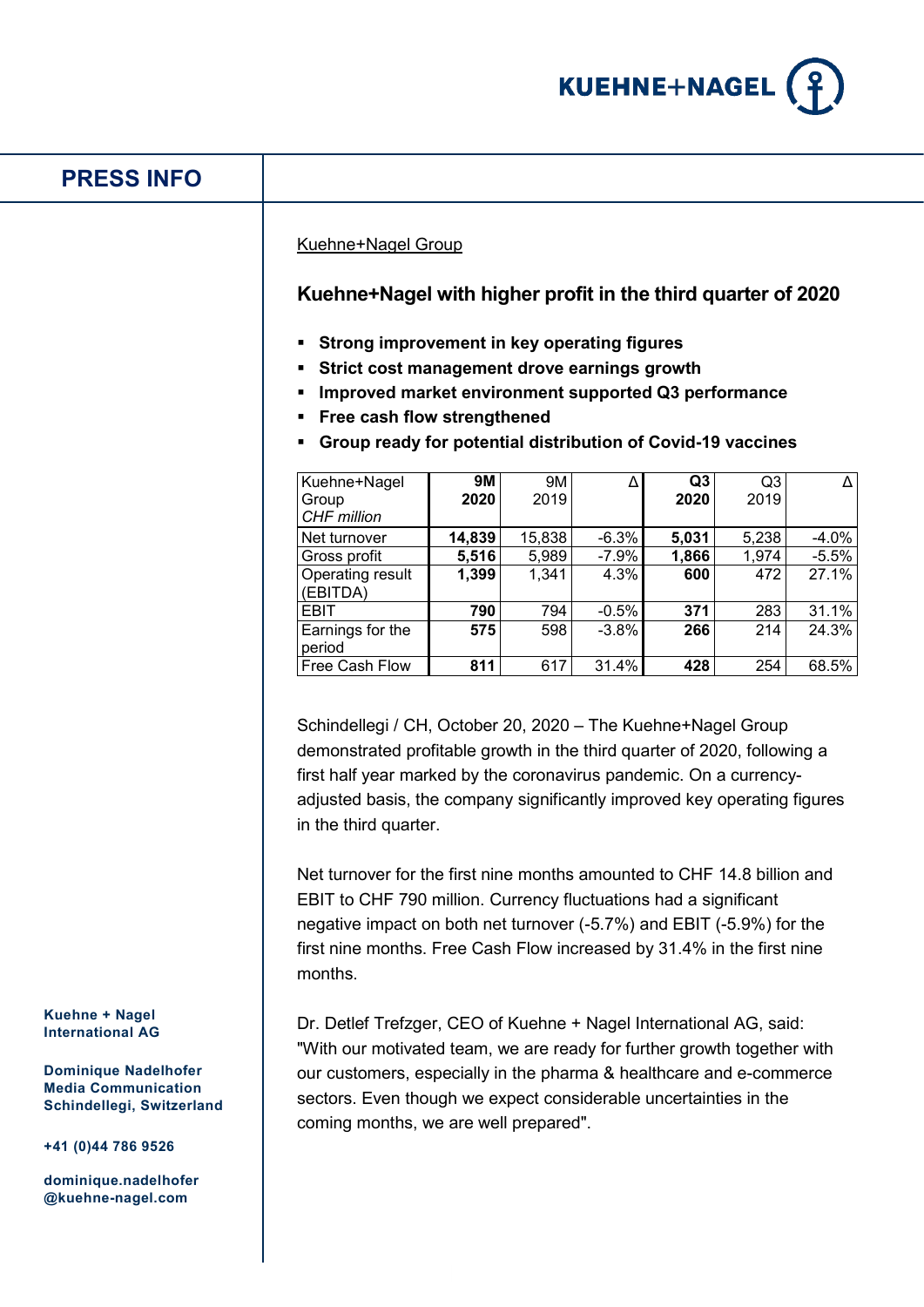# **Kuehne+Nagel is ready for distribution of Covid-19 vaccines**

- Kuehne+Nagel is prepared to serve distribution services for Covid-19 vaccines, test kits and related materials
- The multimodal pharma & healthcare network with over 230 certified sites worldwide forms the basis
- The first contracts related to Covid-19 vaccine production were signed in Contract Logistics
- Distribution by Air and Road Logistics is expected to start in 2021 (subject to product approval)
- It is currently estimated that between 11 and 15 billion\* vaccine doses may be needed globally

\*Seabury Consulting Capacity Tracking Database (September 2020)

# **Sea Logistics**

| CHF million  | 9M 2020 | 9M 2019 |           | Q3 2020 | Q3 2019 |          |
|--------------|---------|---------|-----------|---------|---------|----------|
| Net turnover | 5.163   | 5.633   | $-8.3%$   |         | 1.894   | $-6.2%$  |
| Gross profit | 1.051   | 1.173   | $-10.4\%$ | 378     | 391     | $-3.3%$  |
| - EBLL       | 304     | 357     | $-14.8%$  | 137     | 122     | $+12.3%$ |

In the third quarter of 2020, the earnings development in Sea Logistics reflected a very positive reversal of trend compared to the first half of the year. The improvement is due to the recovery of demand from SME customers and the increase in imports to Europe and North America from Asia.

In the third quarter of 2020, container volume rose by 10.4% to 1.2 million TEUs compared to the second quarter. The unit's net turnover amounted to almost CHF 1.8 billion and EBIT improved by 12.3% yearon-year to CHF 137 million. The conversion rate reached 36.2%.

Process optimisation via local Customer Care Locations and central Operational Care Centres supported effective cost management and the future expansion of Kuehne+Nagel's leading market position.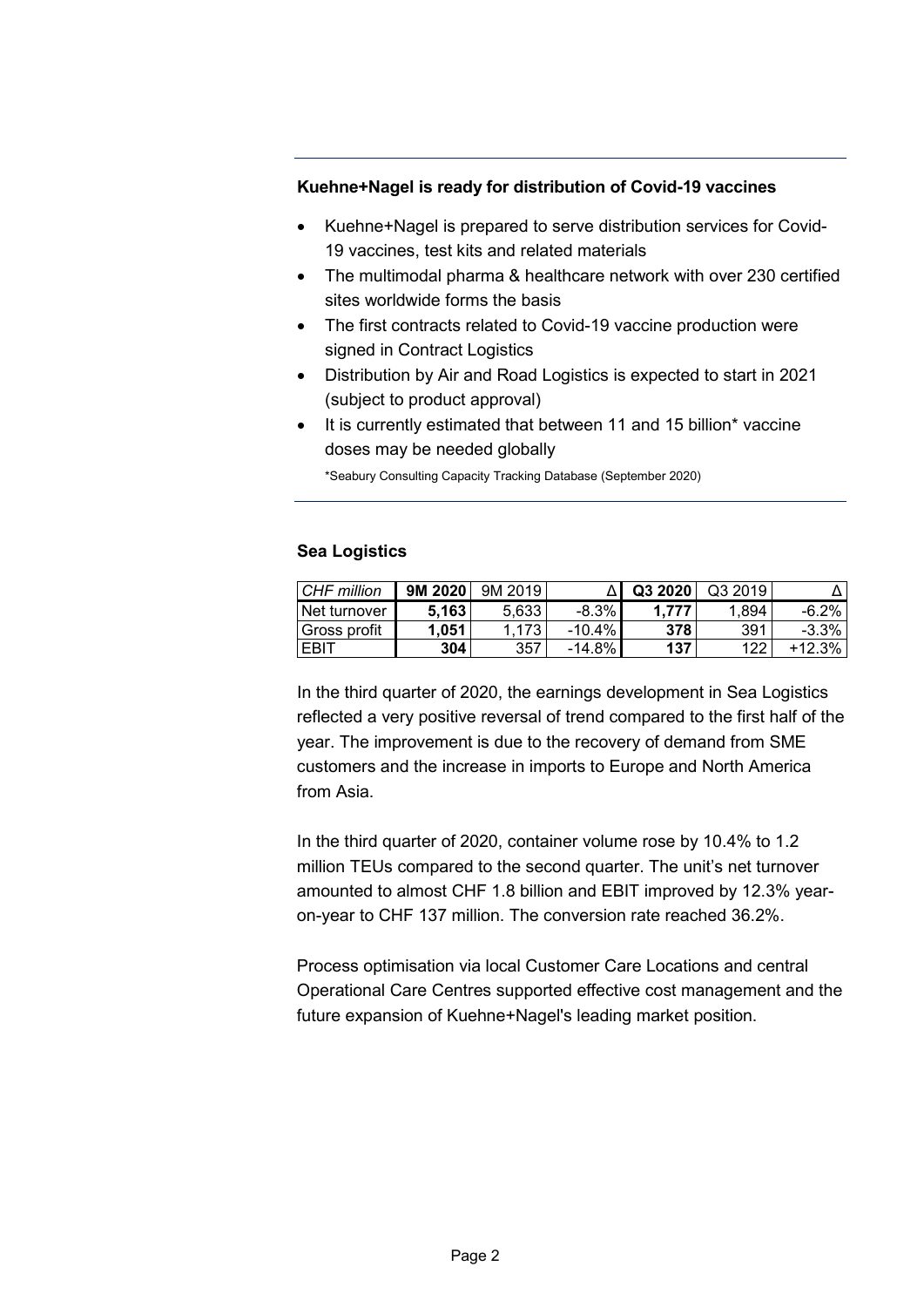### **Air Logistics**

| CHF million    | 9M 2020 | 9M 2019 |          | Q3 2020 | Q3 2019 |         |
|----------------|---------|---------|----------|---------|---------|---------|
| Net turnover   | 3.703   | 3.503   | 5.7%     | 1.243   | 1,143   | 8.7%    |
| l Gross profit | 957     | 997     | $-4.0\%$ | 315     | 329     | $-4.3%$ |
| <b>EBIT</b>    | 350     | 263     | 33.1%    | 169     | 89      | 89.9%   |
| EBIT adjusted* | 287     | 263     | 9.1%     | 106     | 89      | 19.1%   |

\*adjusted for a positive one-off impact of net CHF 63 million in Q3 2020 due to early settlement of the contingent consideration of an acquisition in 2018.

Improved market conditions in the third quarter of 2020, including the automotive sector and perishable goods, led to a greater than normal seasonal uplift in Air Logistics volumes versus the second quarter. Crisis goods, on the other hand, increasingly shifted to alternative transport routes.

At 354,000 tonnes, air freight volume in the third quarter was 12.8% lower than in the same period of the previous year, while net turnover increased by 8.7% to CHF 1.2 billion and EBIT by 89.9% to CHF 169 million. This includes a positive one-off impact of net CHF 63 million due to early settlement of the contingent consideration of an acquisition from 2018.

In September 2020, Air Logistics opened new pharma hubs in Brussels and Johannesburg with direct tarmac access. The even faster handling of goods and the guarantee of product integrity will provide customers with considerable added value, especially for temperature-sensitive vaccines.

### **Road Logistics**

| CHF million    | 9M 2020 | 9M 2019 |          | Q3 2020 | Q3 2019 |           |
|----------------|---------|---------|----------|---------|---------|-----------|
| ⊺Net turnover  | 2.380   | 2.682   | $-11.3%$ | 796     | 862     | -7.7%     |
| l Gross profit | 812     | 846     | $-4.0\%$ | 274     | 269     | 1.9%      |
| EBIT           | 38      | 62      | $-38.7%$ | 12      |         | $-29.4\%$ |

The third quarter of 2020 was characterised by a significant increase in shipments in the Road Logistics business unit versus the previous quarter. In particular, demand for domestic transport capacities in European countries reached pre-crisis levels. In North America, demand for all product segments – with the exception of pharma & healthcare and e-commerce – remained significantly below the previous year's level; however, an initial market revival has been evident since September.

The business unit's net turnover decreased to CHF 796 million in the third quarter and EBIT was down to CHF 12 million. The continued very